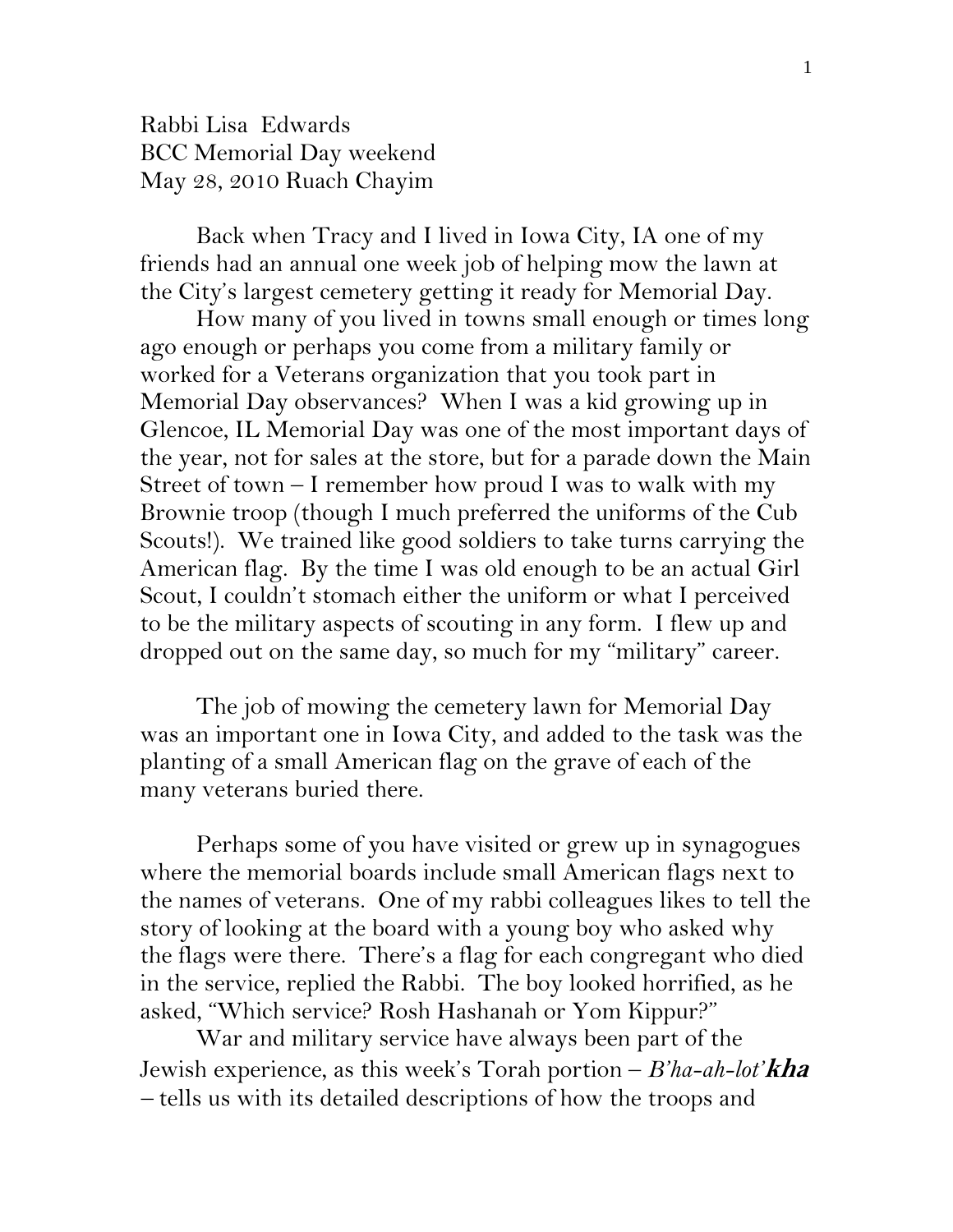tribes in the wilderness are to travel in formation, called to order by the sounding of trumpet blasts. "And when you are at war in your land against an aggressor who attacks you, you shall sound short blasts on the trumpets, that you may be remembered before Adonai your God and be delivered from your enemies." [Numbers 10:9]

 The *haftarah* from the book of the prophet Zechariah counters the Torah's assumption that the children of Israel will always be called upon to be soldiers. "Shout for joy," says God to Israel, in the years when Darius, king of Persia, continues the foreign policy of Cyrus permitting the Jews to return from their exile in Babylon and take up their religious practices once again in Jerusalem [see Etz Hayim Torah commentary, p. 836]. "Shout for joy" says God, "…for I come to dwell in your midst  $\lceil \text{again} \rceil \dots \lceil \text{and} \rceil$  in that day many nations will attach themselves to God and become God's people" And a few verses later God delivers a famous message of peace, not war: "….Not by might, nor by power, but by MY spirit --- says the God of hosts [Zechariah 2:14-15, 4:6]. And lest we question by My spirit – what? our friend, the liturgist/songwriter Debbie Friedman adds on "….Not by might, nor by power, but by MY spirit "*alone, shall we all live in peace*."

 Despite it being the "official start of summer" and a treasured day off for many people, Memorial Day is still taken seriously in this country especially in times like these when our country is still engaged in wars and U.S. troops are still fighting and losing their lives in "service to their country."

And this year our Congress has done something extra special in observance of Memorial Day and in anticipation of Pride Month the month of June. Under the legislation passed today by the full House and Senate Armed Services Committee, the ban on gays in the military would be lifted – when the following happens: a report by a Pentagon Working Group of how best to lift the ban, certification by President Obama,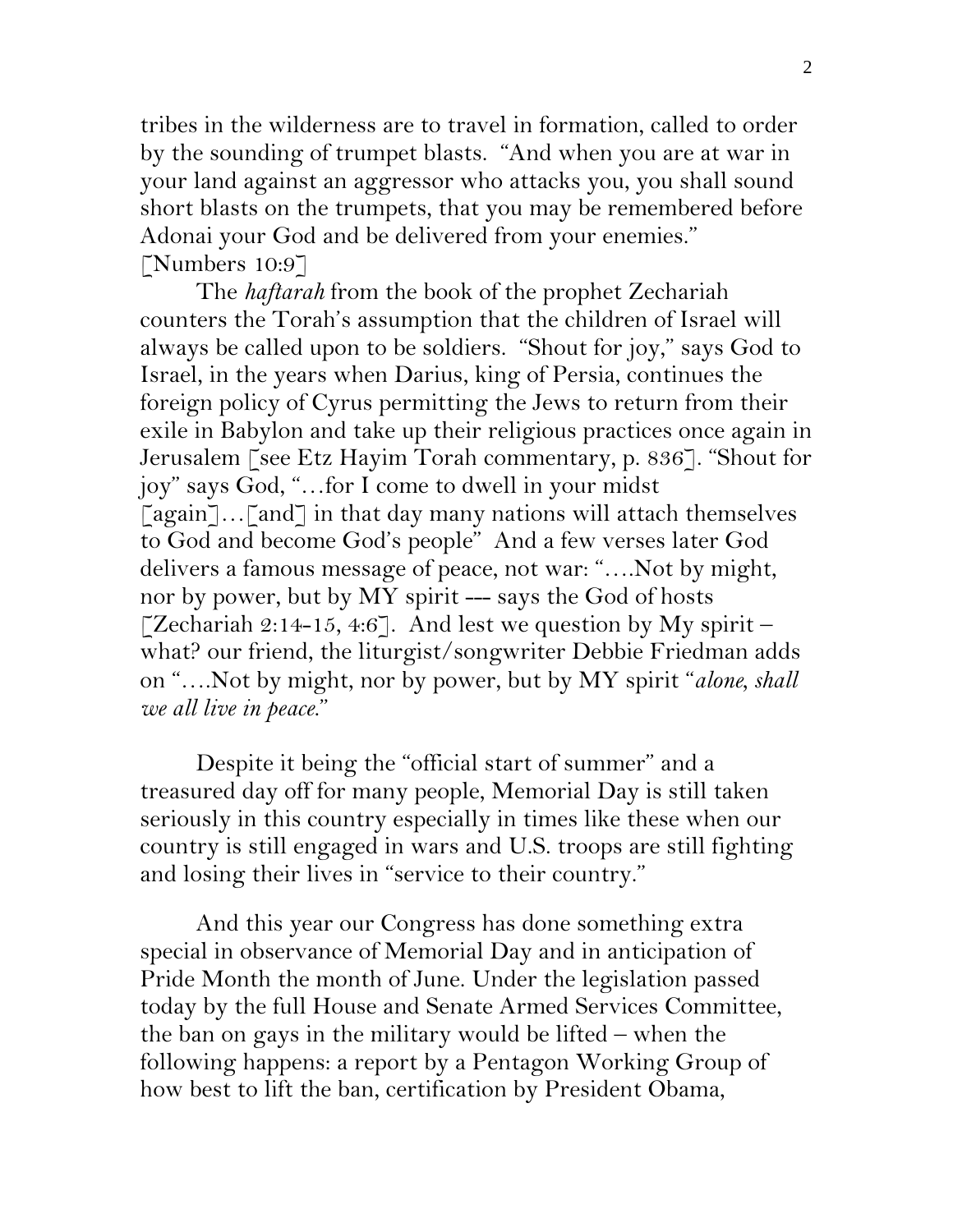Secretary Gates and Admiral Mullen, and a 60 day review period by Congress. The Senate will now consider the repeal language as part of the 2011 Defense Authorization Bill. [from Palm press release]

My cousin, Prof. Aaron Belkin, director of the Palm Center, a think tank that since 1998 has been a primary mover in commissioning and disseminating research in the areas of gender, sexuality, and the military, said of today's vote:

"It was never going to be easy to dismantle the gay ban, but the White House and Congressional leadership have launched a process that will do just that," stated  $\frac{\text{Aaron}}{\text{Aaron}}$ [Belkin](http://www.huffingtonpost.com/aaron-belkin/shalikashvili-fires-back_b_591368.html) Director of the Palm Center. "For seventeen years, taxpayer money has gone to fire Arabic linguists, doctors and mission critical specialists in every field and every service because they are gay, lesbian or bisexual. Today, the House of Representatives and the Senate Armed Services Committee have said that prejudice cannot be more important than national security. Keeping good troops is good policy."

The legislation has a ways to  $g_0$  – it could still fall away, but it almost certainly would have fallen away had they not voted today.

 And in case you're wondering where the Jewish community stands on all of this, a group of ten Jewish groups signed a letter to Congress asking it to repeal the "Don't Ask Don't Tell" policy on gays in the military. The letter was organized by the Jewish Council for Public Affairs (JCPA); signing were the American Jewish Committee, the American Jewish Congress, the Anti-Defamation League, B'nai B'rith International, the Jewish Labor Committee, the Jewish Reconstructionist Federation,the National Council of Jewish Women, the Union for Reform Judaism and the United Synagogue of Conservative Judaism."

Absent – not surprisingly – were the major Orthodox organizations.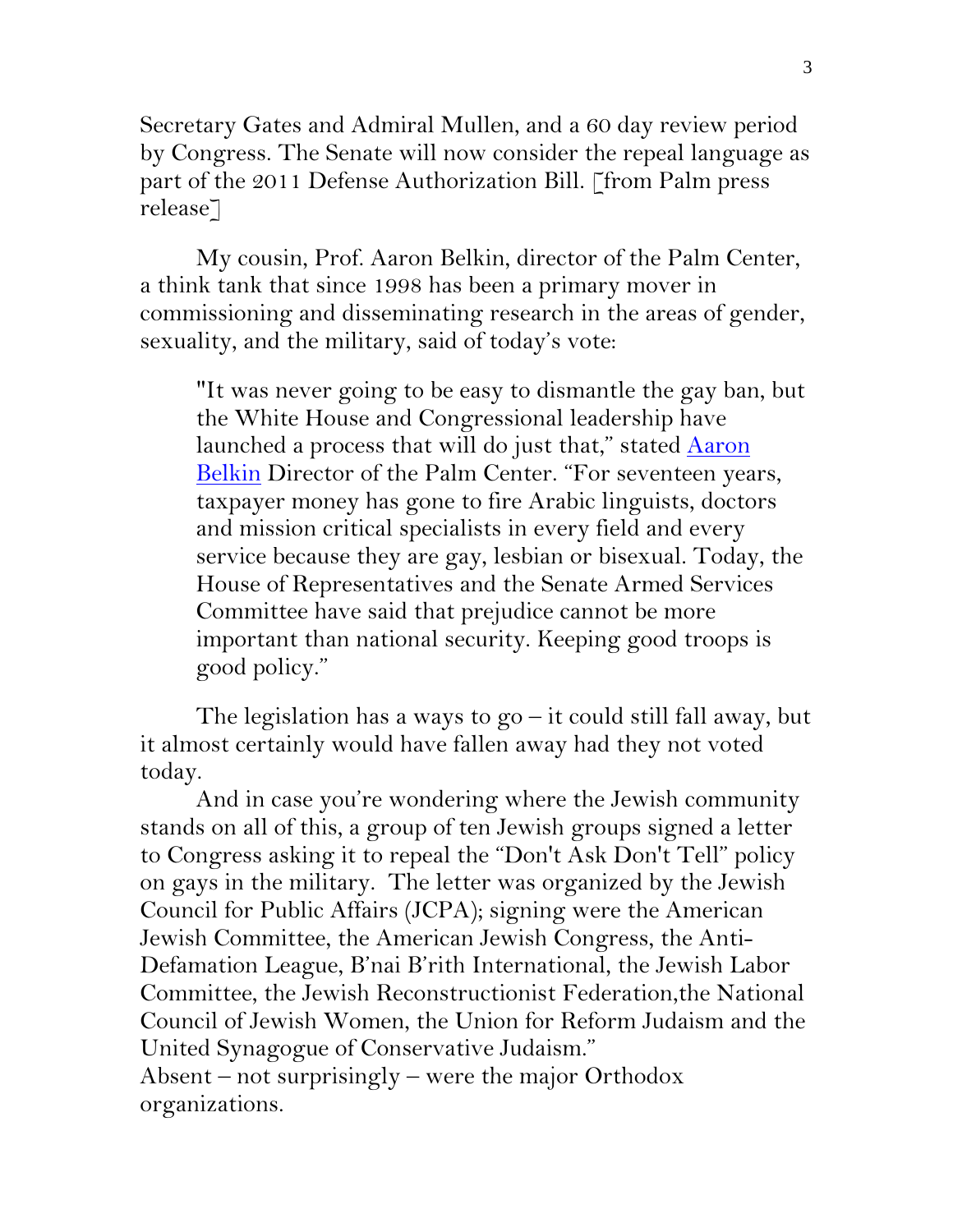[http://www.thejewishweek.com/blogs/political\\_insider/jewish\\_groups\\_congress\\_repeal\\_dont\\_ask\\_dont](http://www.thejewishweek.com/blogs/political_insider/jewish_groups_congress_repeal_dont_ask_dont_tell_policy_gays_military) tell policy gays military Submitted by James Besser on Tue, 05/25/2010 - 15:48

I'm always of two minds about DADT – I don't want to send anyone to war. And especially on Memorial Day I am saddened by the thought that all these centuries after Zechariah said, "not by might and not by power but by MY spirit," our legislators still must occupy themselves with thoughts of war and the military.

On the other hand, I certainly felt a lot of pride last week reading the article in the Jewish Forward about Frank Kameny's 85th birthday – did you see the article? Do you know who Frank Kameny is? The nice Jewish gay boy from Queens, WWII combat veteran and Harvard PhD in astronomy, was ousted from the military in 1957 because he was gay.

"In 1960, Kameny protested his firing right up to the Supreme Court, marking the first civil rights [claim](http://www.rainbowhistory.org/kamenywrit.htm) based on sexual orientation. As a Jew, he wrote that the U.S. government's antigay policies were "no less illegal and no less odious than discrimination based upon religious or racial grounds." Kameny lost his case, but soon co-founded the [Mattachine Society](http://en.wikipedia.org/wiki/Mattachine_Society) of Washington, a pioneering gay/lesbian civil rights organization, and even made an unsuccessful run for [Congress](http://www.rainbowhistory.org/kamenycampaign.jpg) in 1971.

[the article continues]… But Kameny is far from a merely historical figure. Last year, the Director of the Office of Personnel Management formally apologized to Kameny on behalf of the U.S. government for his 1957 firing. Last month, when President Obama [signed](http://www.youtube.com/watch?v=WcM8J5HzUWM) a memorandum expanding benefits for partners of gay Federal employees, Kameny stood next to him for photographs." [from The Jewish Forward, Benjamin Ivry, May 18, 2010]

I hope you like your birthday present from Congress, Mr. Kameny. The 85 year old Kameny, like BCC's own 89 year old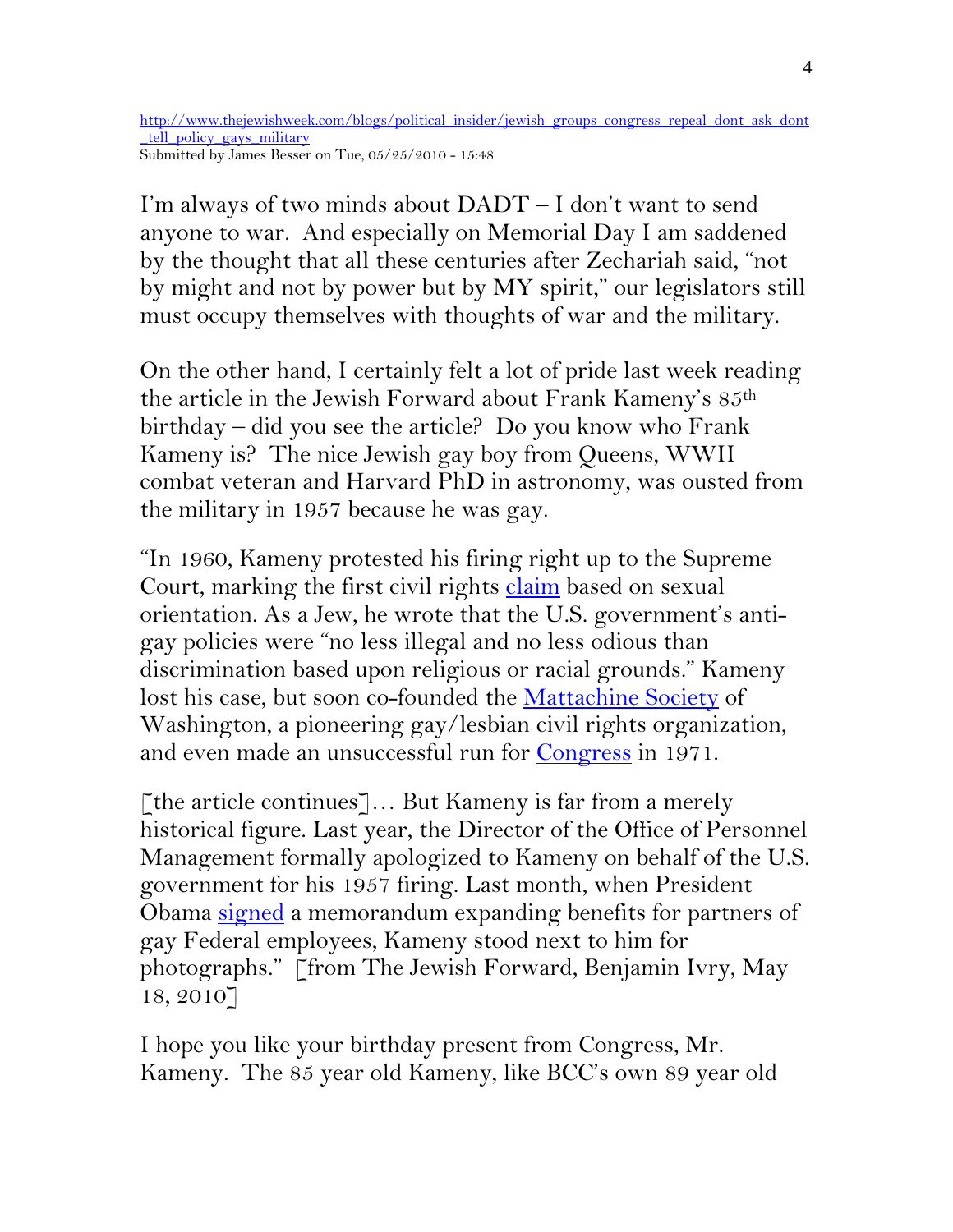Harriet Perl, must be reeling from how far we've come and how long it's taken, as well as from how far we've yet to go.

 In that too we're not unlike the Israelites in this week's Torah portion gathered in the wilderness having come so far from slavery through the parted sea to receive Torah at Mt. Sinai, yet still ahead of them and as yet unbeknownst to them will come nearly 40 more years of making camp and breaking camp, never certain when they would stand still, or when they would be called to arms or at least to move forward: "And when the cloud lifted from the Tent of Meeting, the Israelites would set out; and at the spot where the cloud settled, there the Israelites would make camp. At a command from God the Israelites broke camp, and at a command from God they made camp….Whether it was two days or a month or a year…

I suppose as Jews and queers we'll always be embattled in one cause or another, called upon to fight for our own rights and the rights of others. On this weekend of Memorial Day, let's give each other the gift to pause and reflect and REMEMBER those who have come before us and even to consider those who will yet go to battle for us; those who, including many of us, will take on the tasks assigned because - as Torah so often reminds us – we know the feelings of a stranger, know what it means to be an other. And let us this Memorial Day weekend also dream of the time foretold, when NOT BY MIGHT and NOT BY POWER BUT BY SPIRIT ALONE – shall we all live in peace.

Shabbat shalom

[Juval leads us in Debbie Friedman's "Not by Might"